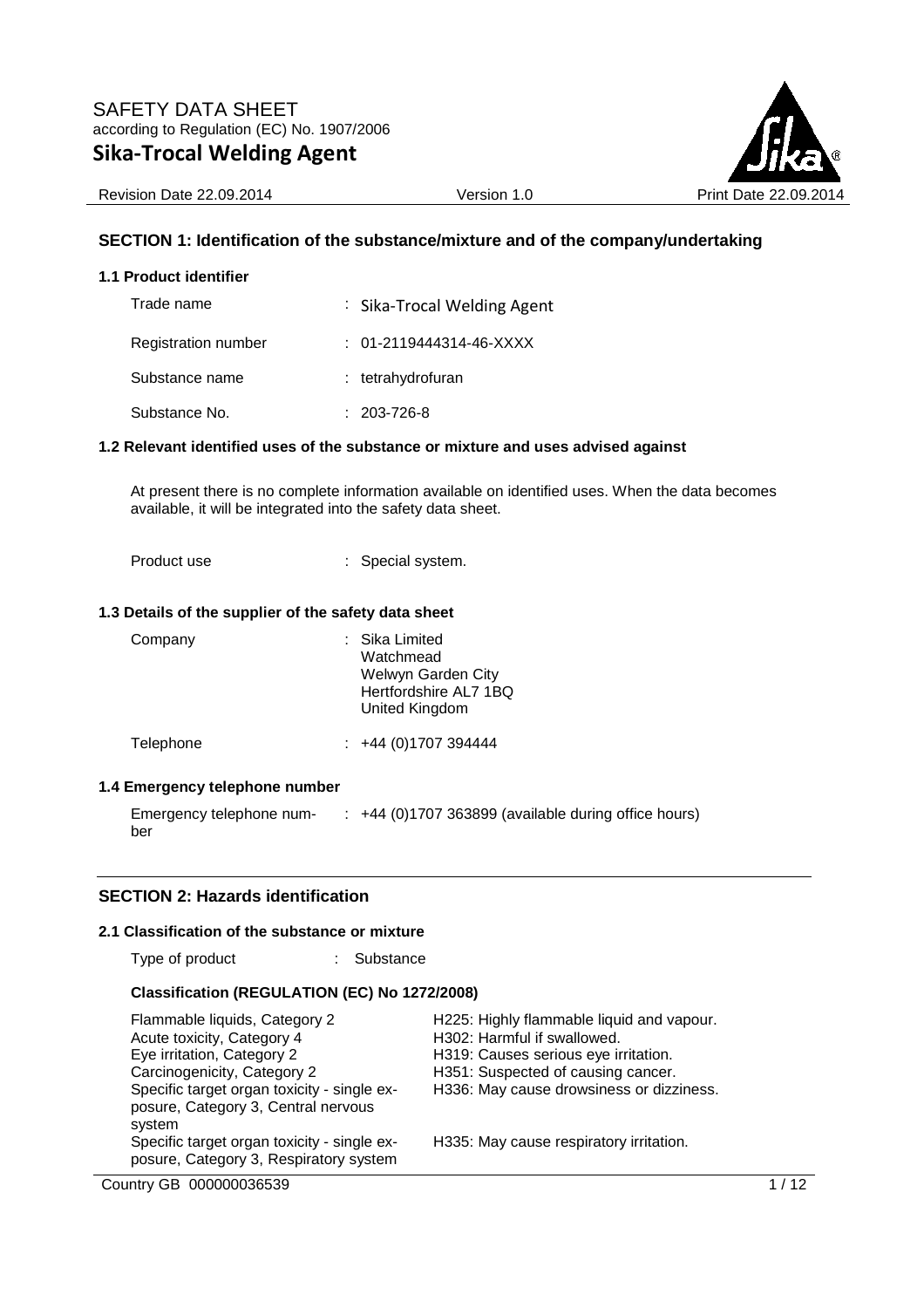

#### Revision Date 22.09.2014 Version 1.0 Version 1.0 Print Date 22

| <b>Classification (67/548/EEC, 1999/45/EC)</b> |                                                       |
|------------------------------------------------|-------------------------------------------------------|
| Highly flammable                               | R11: Highly flammable.                                |
|                                                | R <sub>19</sub> : May form explosive peroxides.       |
| Irritant                                       | R36/37: Irritating to eyes and respiratory system.    |
| Carcinogenic Category 3                        | R40: Limited evidence of a carcinogenic effect.       |
| Harmful                                        | R22: Harmful if swallowed.                            |
|                                                | R67: Vapours may cause drowsiness and dizzi-<br>ness. |

### **2.2 Label elements**

### **Labelling (REGULATION (EC) No 1272/2008)**

| Hazard pictograms        |                                                                                                    |                                                                                                                                                                                                                                 |
|--------------------------|----------------------------------------------------------------------------------------------------|---------------------------------------------------------------------------------------------------------------------------------------------------------------------------------------------------------------------------------|
| Signal word              | Danger                                                                                             |                                                                                                                                                                                                                                 |
| <b>Hazard statements</b> | H <sub>225</sub><br>H302<br>H319<br>H335<br>H336<br>H351                                           | Highly flammable liquid and vapour.<br>Harmful if swallowed.<br>Causes serious eye irritation.<br>May cause respiratory irritation.<br>May cause drowsiness or dizziness.<br>Suspected of causing cancer.                       |
| Precautionary statements | <b>Prevention:</b><br>P <sub>201</sub><br>P <sub>210</sub><br>P <sub>233</sub><br>P <sub>261</sub> | Obtain special instructions before use.<br>Keep away from heat, hot surfaces, sparks,<br>open flames and other ignition sources. No<br>smoking.<br>Keep container tightly closed.<br>Avoid breathing dust/ fume/ gas/ mist/ va- |
|                          | P <sub>281</sub>                                                                                   | pours/ spray.<br>Use personal protective equipment as re-<br>quired.                                                                                                                                                            |
|                          | Response:<br>P370 + P378                                                                           | In case of fire: Use dry sand, dry chemical<br>or alcohol-resistant foam to extinguish.                                                                                                                                         |

#### **2.3 Other hazards**

This substance is not considered to be very persistent nor very bioaccumulating (vPvB). This substance is not considered to be persistent, bioaccumulating nor toxic (PBT).

# **SECTION 3: Composition/information on ingredients**

### **3.1 Substances**

Country GB 000000036539 2/12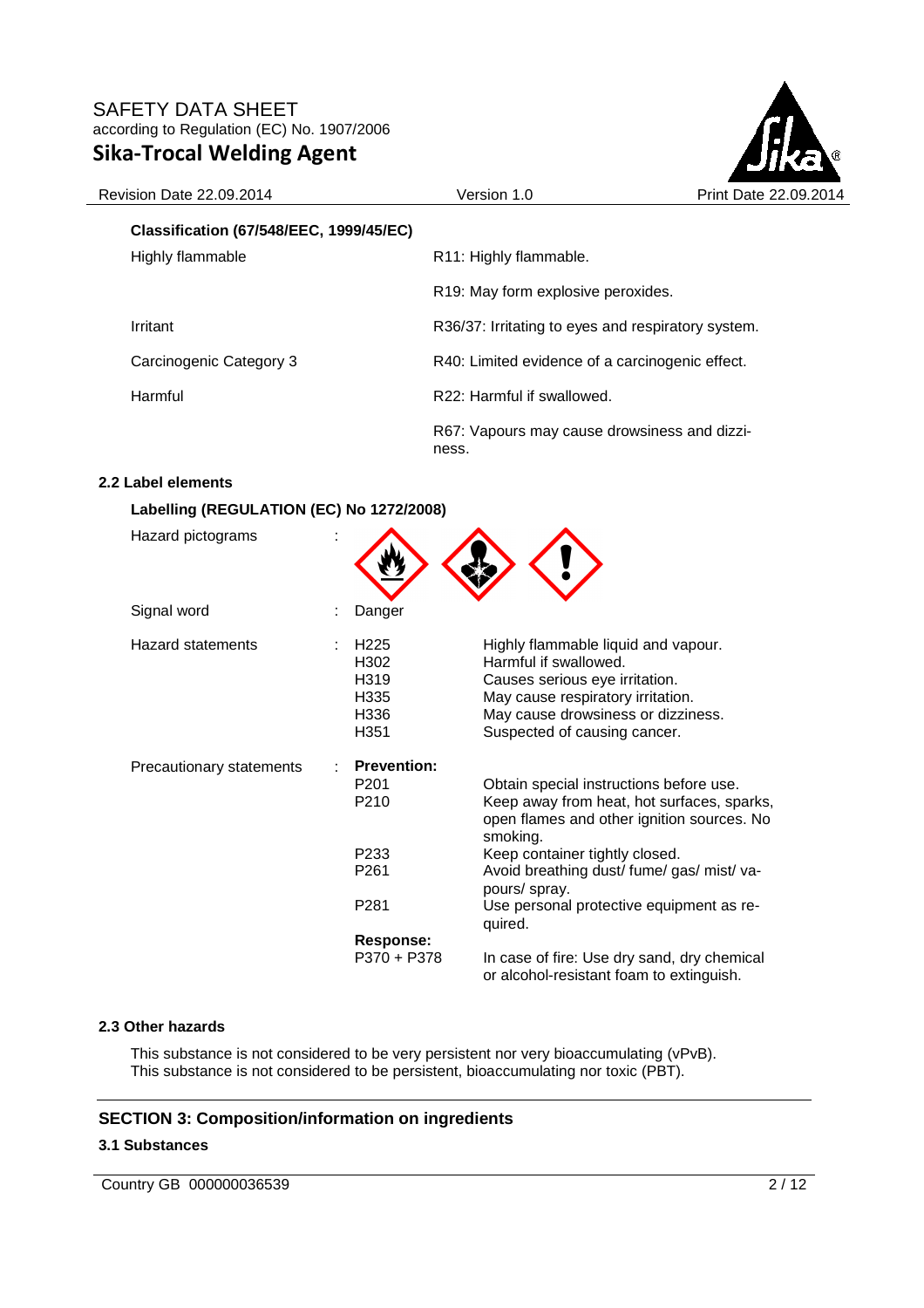

| <b>Revision Date 22.09.2014</b>             | Version 1.0                        | Print Date 22,09,2014 |
|---------------------------------------------|------------------------------------|-----------------------|
|                                             |                                    |                       |
| <b>Chemical Name</b>                        | CAS-No.<br>EINECS-No. / ELINCS No. | Concentration [%]     |
| tetrahydrofuran                             | 109-99-9                           | $>= 50 - 5 = 100$     |
| Contains:<br>methanol $>= 0.1 - \le 0.5 \%$ | 203-726-8<br>01-2119444314-46-XXXX |                       |

### **SECTION 4: First aid measures**

|                                                                 | 4.1 Description of first aid measures |                                                                                                                                                                                                           |  |  |  |  |
|-----------------------------------------------------------------|---------------------------------------|-----------------------------------------------------------------------------------------------------------------------------------------------------------------------------------------------------------|--|--|--|--|
| General advice                                                  |                                       | : Move out of dangerous area.<br>Consult a physician.<br>Show this safety data sheet to the doctor in attendance.                                                                                         |  |  |  |  |
| If inhaled                                                      |                                       | : Move to fresh air.<br>Consult a physician after significant exposure.                                                                                                                                   |  |  |  |  |
| In case of skin contact                                         |                                       | : Take off contaminated clothing and shoes immediately.<br>Wash off with soap and plenty of water.<br>If symptoms persist, call a physician.                                                              |  |  |  |  |
| In case of eye contact                                          |                                       | : Immediately flush eye(s) with plenty of water.<br>Remove contact lenses.<br>Keep eye wide open while rinsing.<br>If eye irritation persists, consult a specialist.                                      |  |  |  |  |
| If swallowed                                                    |                                       | : Clean mouth with water and drink afterwards plenty of water.<br>Do not give milk or alcoholic beverages.<br>Never give anything by mouth to an unconscious person.<br>Obtain medical attention.         |  |  |  |  |
| 4.2 Most important symptoms and effects, both acute and delayed |                                       |                                                                                                                                                                                                           |  |  |  |  |
| Symptoms                                                        |                                       | : Gastrointestinal discomfort<br>Cough<br>Respiratory disorder<br>Excessive lachrymation<br>Loss of balance<br>Vertigo<br>See Section 11 for more detailed information on health effects<br>and symptoms. |  |  |  |  |
| <b>Risks</b>                                                    |                                       | : irritant effects                                                                                                                                                                                        |  |  |  |  |
|                                                                 |                                       | 4.3 Indication of any immediate medical attention and special treatment needed                                                                                                                            |  |  |  |  |
| Treatment                                                       |                                       | : Treat symptomatically.                                                                                                                                                                                  |  |  |  |  |

# **SECTION 5: Firefighting measures**

# **5.1 Extinguishing media**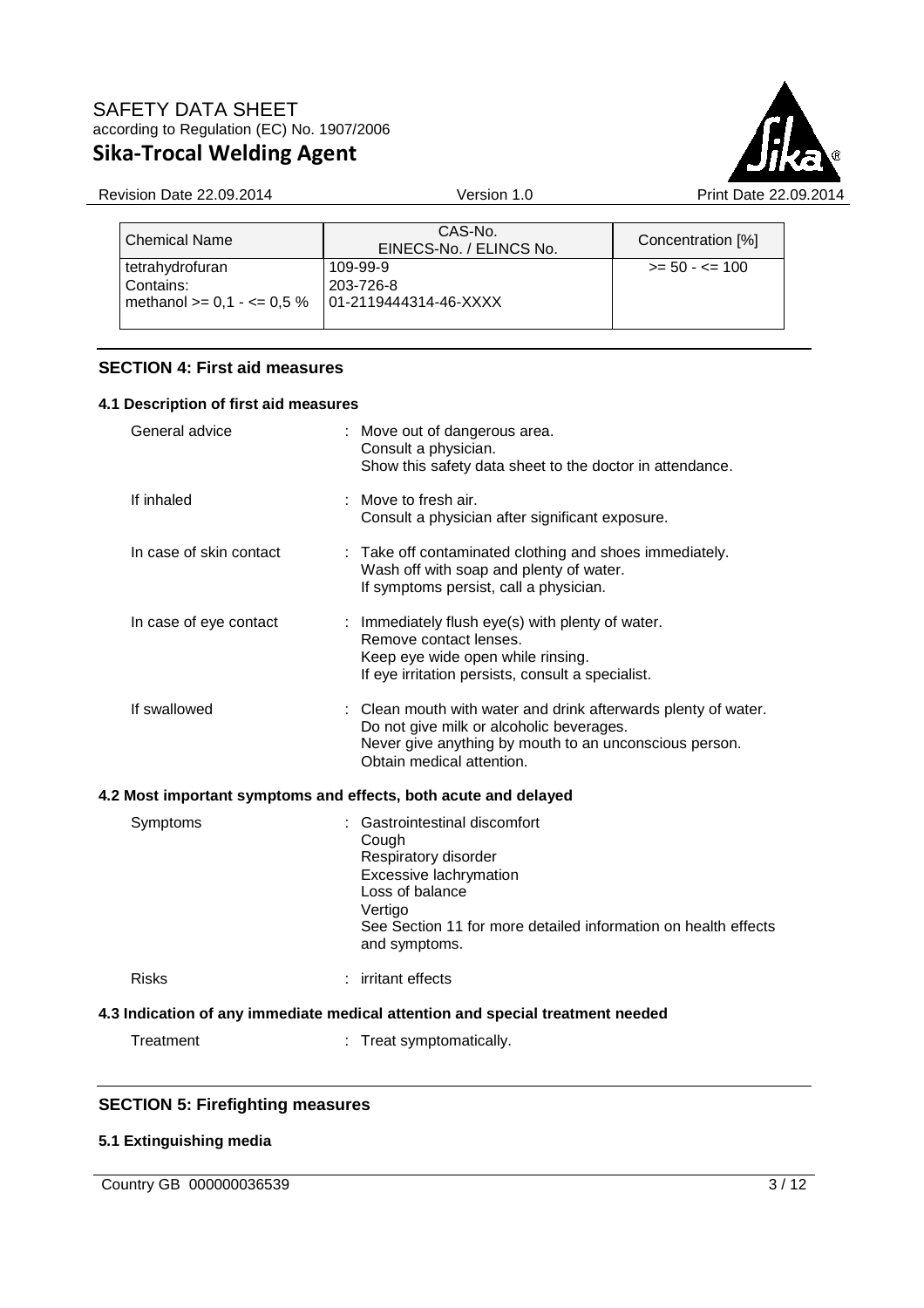

| Revision Date 22.09.2014                                  | Version 1.0                                                                                   | Print Date 22,09,2014 |
|-----------------------------------------------------------|-----------------------------------------------------------------------------------------------|-----------------------|
| Suitable extinguishing media                              | : Alcohol-resistant foam, Carbon dioxide (CO2), Dry chemical                                  |                       |
| Unsuitable extinguishing<br>media                         | : Water                                                                                       |                       |
| 5.2 Special hazards arising from the substance or mixture |                                                                                               |                       |
| ucts                                                      | Hazardous combustion prod- : No hazardous combustion products are known                       |                       |
| 5.3 Advice for firefighters                               |                                                                                               |                       |
| for firefighters                                          | Special protective equipment : In the event of fire, wear self-contained breathing apparatus. |                       |
| Further information                                       | : Use water spray to cool unopened containers.                                                |                       |
|                                                           |                                                                                               |                       |

## **SECTION 6: Accidental release measures**

### **6.1 Personal precautions, protective equipment and emergency procedures**

| Personal precautions                                      | : Use personal protective equipment.<br>Remove all sources of ignition.<br>Deny access to unprotected persons.                                                                                                                                 |
|-----------------------------------------------------------|------------------------------------------------------------------------------------------------------------------------------------------------------------------------------------------------------------------------------------------------|
|                                                           | Beware of vapours accumulating to form explosive concentra-<br>tions. Vapours can accumulate in low areas.                                                                                                                                     |
| 6.2 Environmental precautions                             |                                                                                                                                                                                                                                                |
| Environmental precautions                                 | : Prevent product from entering drains.<br>If the product contaminates rivers and lakes or drains inform<br>respective authorities.                                                                                                            |
| 6.3 Methods and materials for containment and cleaning up |                                                                                                                                                                                                                                                |
| Methods for cleaning up                                   | : Contain spillage, and then collect with non-combustible ab-<br>sorbent material, (e.g. sand, earth, diatomaceous earth, ver-<br>miculite) and place in container for disposal according to local<br>/ national regulations (see section 13). |
| 6.4 Reference to other sections                           |                                                                                                                                                                                                                                                |
| For personal protection see section 8.                    |                                                                                                                                                                                                                                                |

### **SECTION 7: Handling and storage**

### **7.1 Precautions for safe handling**

: Do not breathe vapours or spray mist. Avoid exceeding of the given occupational exposure limits (see section 8). Do not get in eyes, on skin, or on clothing. For personal protection see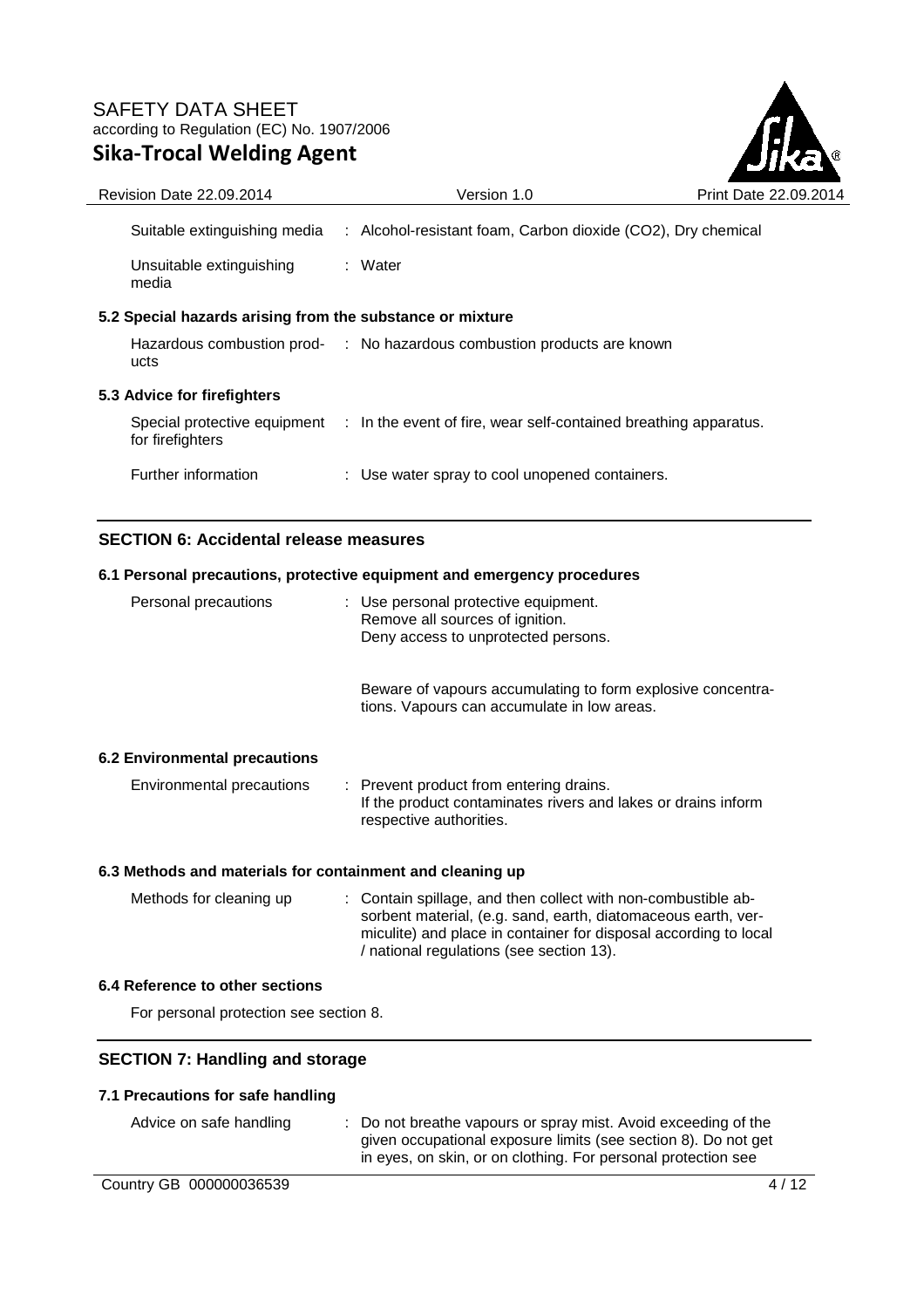

| <b>Revision Date 22.09.2014</b>                                  | Version 1.0                                                                                                                                                                                                                                                                                                                                                                                         | Print Date 22.09.2 |
|------------------------------------------------------------------|-----------------------------------------------------------------------------------------------------------------------------------------------------------------------------------------------------------------------------------------------------------------------------------------------------------------------------------------------------------------------------------------------------|--------------------|
|                                                                  | section 8. Smoking, eating and drinking should be prohibited<br>in the application area. Take precautionary measures against<br>static discharge. Open drum carefully as content may be un-<br>der pressure. Take necessary action to avoid static electricity<br>discharge (which might cause ignition of organic vapours).<br>Follow standard hygiene measures when handling chemical<br>products |                    |
| Advice on protection against<br>fire and explosion               | Use explosion-proof equipment. Keep away from heat, hot<br>surfaces, sparks, open flames and other ignition sources. No<br>smoking. Take precautionary measures against electrostatic<br>discharges.                                                                                                                                                                                                |                    |
| Hygiene measures                                                 | : Handle in accordance with good industrial hygiene and safety<br>practice. When using do not eat or drink. When using do not<br>smoke. Wash hands before breaks and at the end of workday.                                                                                                                                                                                                         |                    |
| 7.2 Conditions for safe storage, including any incompatibilities |                                                                                                                                                                                                                                                                                                                                                                                                     |                    |
| Requirements for storage<br>areas and containers                 | : Store in cool place. Containers which are opened must be<br>carefully resealed and kept upright to prevent leakage. Store<br>in accordance with local regulations.                                                                                                                                                                                                                                |                    |
| Other data                                                       | No decomposition if stored and applied as directed.                                                                                                                                                                                                                                                                                                                                                 |                    |
| 7.3 Specific end use(s)                                          |                                                                                                                                                                                                                                                                                                                                                                                                     |                    |
| Specific use(s)                                                  | No data available                                                                                                                                                                                                                                                                                                                                                                                   |                    |

# **SECTION 8: Exposure controls/personal protection**

### **8.1 Control parameters**

### **Components with workplace control parameters**

| Components      | CAS-No.  | Value       | Control parame-<br>ters <sup>*</sup> | Basis *    |
|-----------------|----------|-------------|--------------------------------------|------------|
| tetrahydrofuran | 109-99-9 | <b>TWA</b>  | 50 ppm<br>150 mg/m3                  | 2000/39/EC |
|                 |          | <b>STEL</b> | $100$ ppm<br>300 mg/m3               | 2000/39/EC |
|                 |          | <b>TWA</b>  | 50 ppm<br>150 mg/m $3$               | GB EH40    |
|                 |          | <b>STEL</b> | $100$ ppm<br>300 mg/m3               | GB EH40    |

#### **8.2 Exposure controls**

### **Personal protective equipment**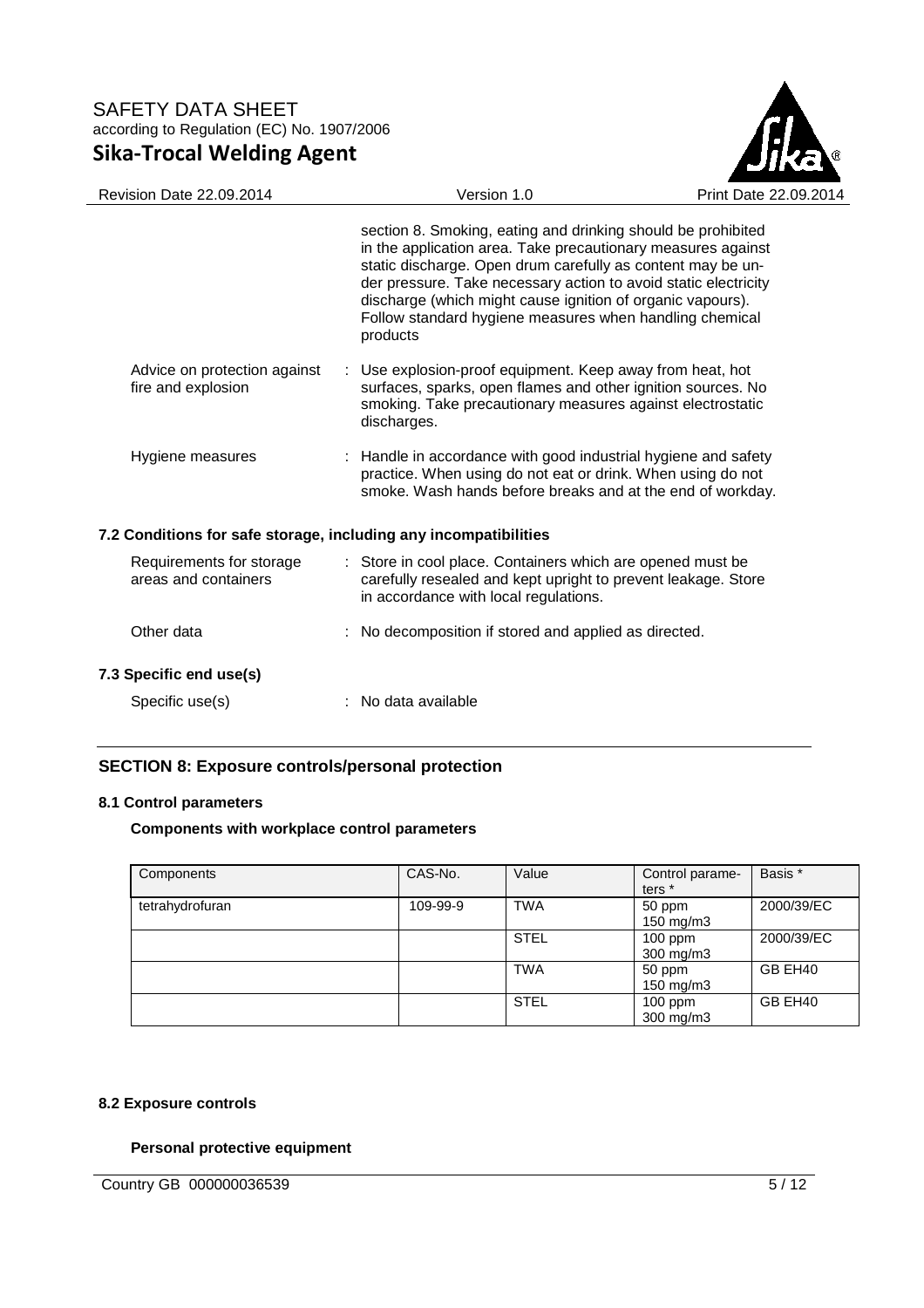

| Revision Date 22.09.2014 | Version 1.0                                                                                                                                                                                                                                                                                                                                                                                                                                                                                                                                                                                                                                                    | Print Date 22.09.2014 |
|--------------------------|----------------------------------------------------------------------------------------------------------------------------------------------------------------------------------------------------------------------------------------------------------------------------------------------------------------------------------------------------------------------------------------------------------------------------------------------------------------------------------------------------------------------------------------------------------------------------------------------------------------------------------------------------------------|-----------------------|
| Eye protection           | : Safety glasses with side-shields<br>Eye wash bottle with pure water                                                                                                                                                                                                                                                                                                                                                                                                                                                                                                                                                                                          |                       |
| Hand protection          | : Chemical-resistant, impervious gloves complying with an ap-<br>proved standard must be worn at all times when handling<br>chemical products. Reference number EN 374. Follow manu-<br>facturer specifications.                                                                                                                                                                                                                                                                                                                                                                                                                                               |                       |
|                          | Suitable for short time use or protection against splashes:<br>Butyl rubber/nitrile rubber gloves (0,4 mm),<br>Contaminated gloves should be removed.<br>Suitable for permanent exposure:<br>Viton gloves (0.4 mm),<br>breakthrough time > 30 min.                                                                                                                                                                                                                                                                                                                                                                                                             |                       |
| Skin and body protection | : Protective clothing (e.g. Safety shoes acc. to EN ISO 20345,<br>long-sleeved working clothing, long trousers). Rubber aprons<br>and protective boots are additionaly recommended for mixing<br>and stirring work.                                                                                                                                                                                                                                                                                                                                                                                                                                            |                       |
| Respiratory protection   | Respirator selection must be based on known or anticipated<br>exposure levels, the hazards of the product and the safe work-<br>ing limits of the selected respirator.<br>organic vapor filter (Type A)<br>A1: < 1000 ppm; A2: < 5000 ppm; A3: < 10000 ppm<br>Ensure adequate ventilation. This can be achieved by local<br>exhaust extraction or by general ventilation. (EN 689 - Meth-<br>ods for determining inhalation exposure). This applies in par-<br>ticular to the mixing / stirring area. In case this is not sufficent<br>to keep the concentrations under the occupational exposure<br>limits then respiration protection measures must be used. |                       |

#### **Environmental exposure controls**

| General advice | : Prevent product from entering drains.                       |
|----------------|---------------------------------------------------------------|
|                | If the product contaminates rivers and lakes or drains inform |
|                | respective authorities.                                       |

## **SECTION 9: Physical and chemical properties**

#### **9.1 Information on basic physical and chemical properties**

| Appearance | $:$ liquid     |
|------------|----------------|
| Colour     | $:$ colourless |
| Odour      | ether-like     |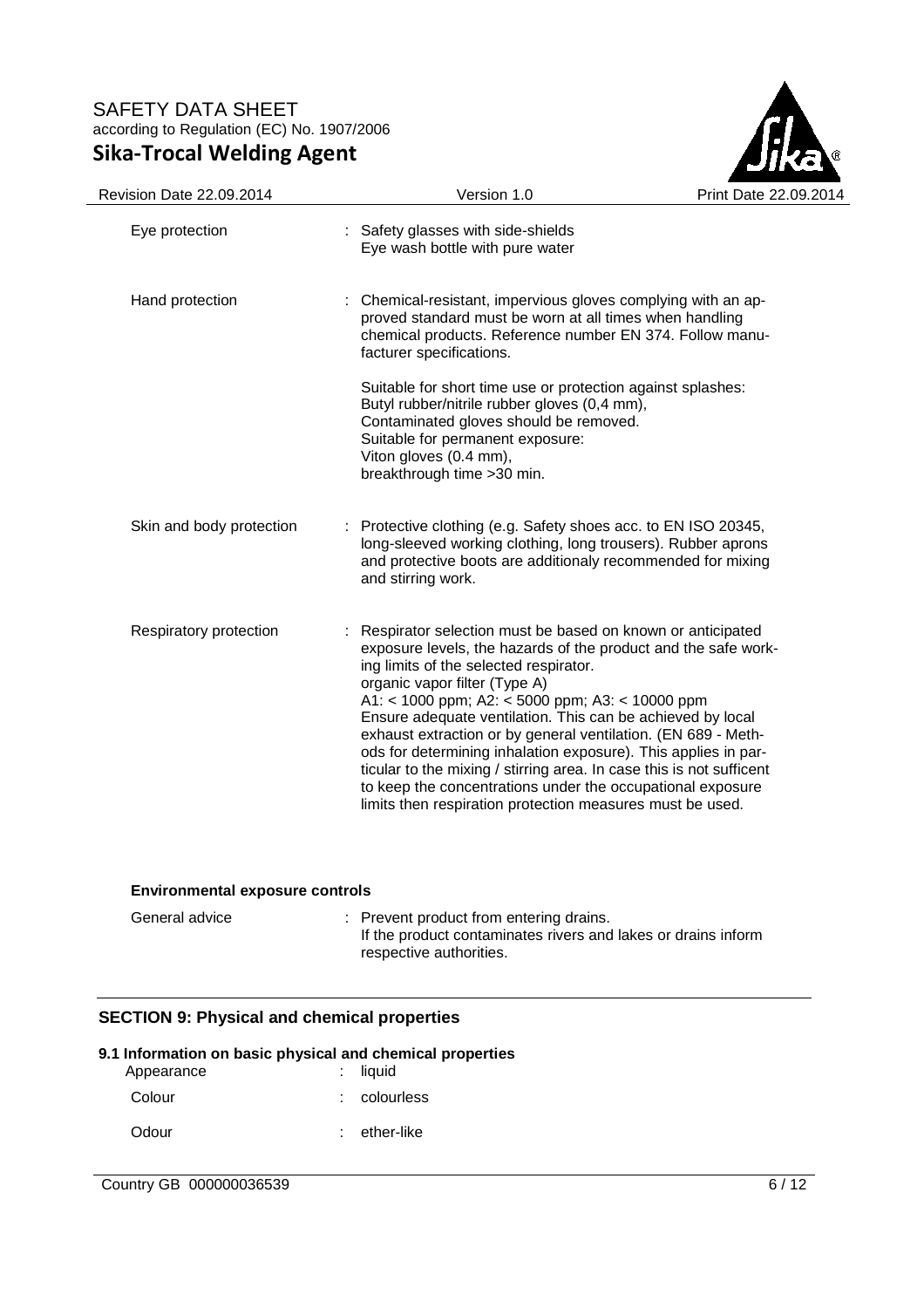

| Revision Date 22.09.2014                        | Version 1.0               | Print Date 22.09.2014 |
|-------------------------------------------------|---------------------------|-----------------------|
| Odour Threshold                                 | No data available<br>÷    |                       |
| Flash point                                     | $-21$ °C<br>÷             |                       |
| Ignition temperature                            | No data available         |                       |
| Lower explosion limit                           | 1 %(V)<br>÷.              |                       |
| Upper explosion limit                           | 12 %(V)<br>÷              |                       |
| Flammability (solid, gas)                       | No data available<br>÷    |                       |
| Oxidizing properties                            | No data available<br>÷    |                       |
| Auto-ignition temperature<br>÷                  | No data available         |                       |
| pH                                              | Note: not applicable      |                       |
| Melting point/range                             | ca. - 108 °C              |                       |
| Boiling point/boiling range                     | ca. 66 °C<br>÷.           |                       |
| Vapour pressure                                 | No data available         |                       |
| Density                                         | ca.0,89 g/cm3<br>at 20 °C |                       |
| Water solubility                                | Note: soluble             |                       |
| Partition coefficient: n-<br>÷<br>octanol/water | No data available         |                       |
| Viscosity, dynamic                              | No data available         |                       |
| Viscosity, kinematic                            | $> 7$ mm2/s<br>at $40 °C$ |                       |
| Relative vapour density<br>÷                    | No data available         |                       |
| Evaporation rate<br>÷                           | No data available         |                       |
|                                                 |                           |                       |

### **9.2 Other information**

No data available

## **SECTION 10: Stability and reactivity**

### **10.1 Reactivity**

No dangerous reaction known under conditions of normal use.

### **10.2 Chemical stability**

The product is chemically stable.

## **10.3 Possibility of hazardous reactions**

Country GB 000000036539 7/12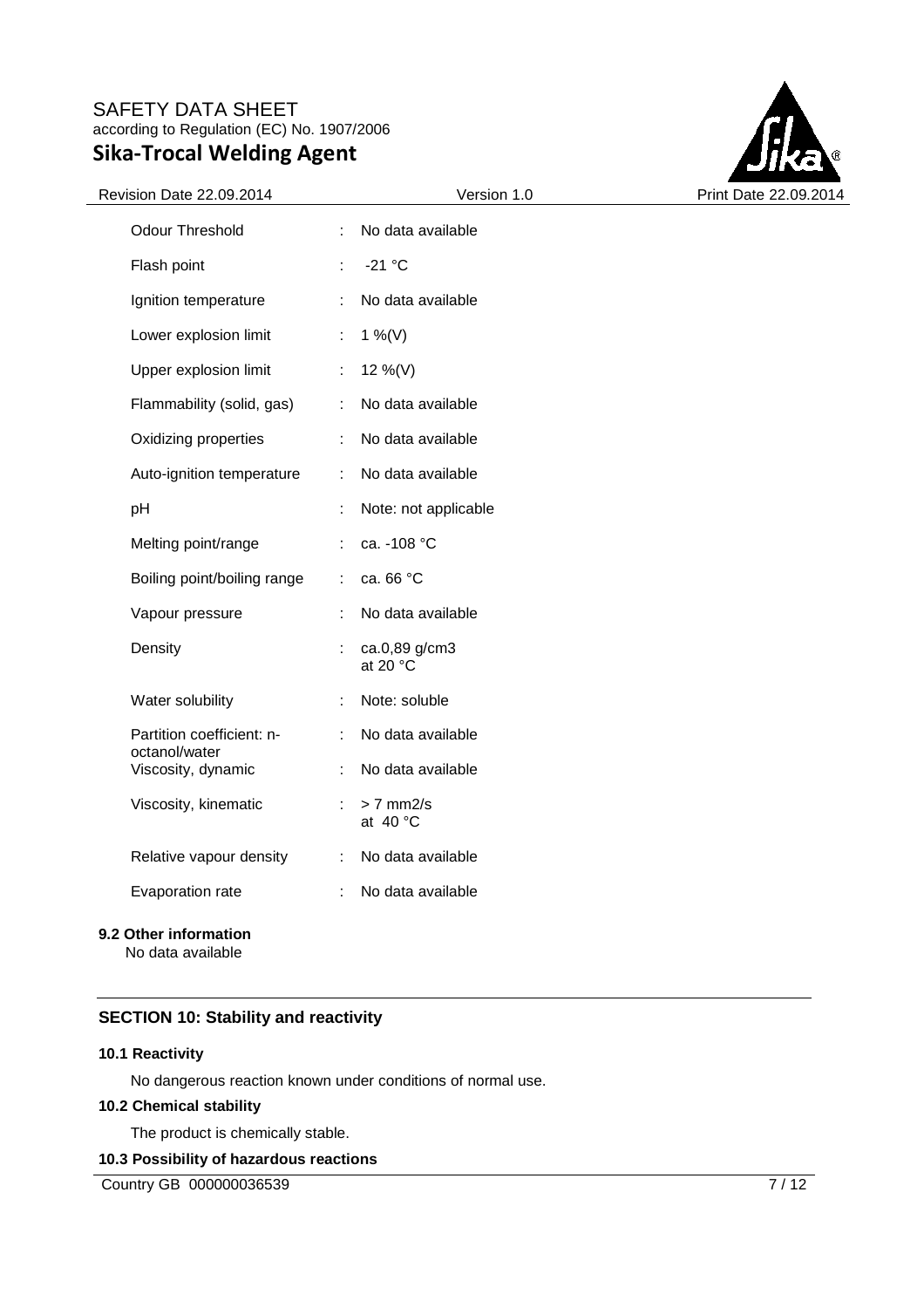

| Revision Date 22.09.2014              | Version 1.0                                    | Print Date 22,09,2014 |
|---------------------------------------|------------------------------------------------|-----------------------|
| Hazardous reactions                   | : Stable under recommended storage conditions. |                       |
|                                       | Vapours may form explosive mixture with air.   |                       |
| 10.4 Conditions to avoid              |                                                |                       |
| Conditions to avoid                   | : Heat, flames and sparks.                     |                       |
| 10.5 Incompatible materials           |                                                |                       |
| Materials to avoid                    | $:$ No data available                          |                       |
| 10.6 Hazardous decomposition products |                                                |                       |
|                                       |                                                |                       |
|                                       |                                                |                       |

# **SECTION 11: Toxicological information**

## **11.1 Information on toxicological effects**

## **Acute toxicity**

| <u>Components:</u>                      |                                           |
|-----------------------------------------|-------------------------------------------|
| tetrahydrofuran:<br>Acute oral toxicity | : LD50 Oral rat: 1.650 mg/kg              |
| Acute inhalation toxicity               | : LC50 rat: 54 mg/l<br>Exposure time: 4 h |
| Acute dermal toxicity                   | : LD50 Dermal rat: $> 2.000$ mg/kg        |
| <b>Skin corrosion/irritation</b>        |                                           |
| <b>Product</b>                          |                                           |
| No data available                       |                                           |
| Serious eye damage/eye irritation       |                                           |
| <b>Product</b>                          |                                           |
| Causes serious eye irritation.          |                                           |
| Respiratory or skin sensitisation       |                                           |
| <b>Product</b>                          |                                           |
| No data available                       |                                           |
| Germ cell mutagenicity                  |                                           |
| <b>Product</b>                          |                                           |
| Mutagenicity                            | No data available                         |

## **Carcinogenicity**

Country GB 000000036539 8 / 12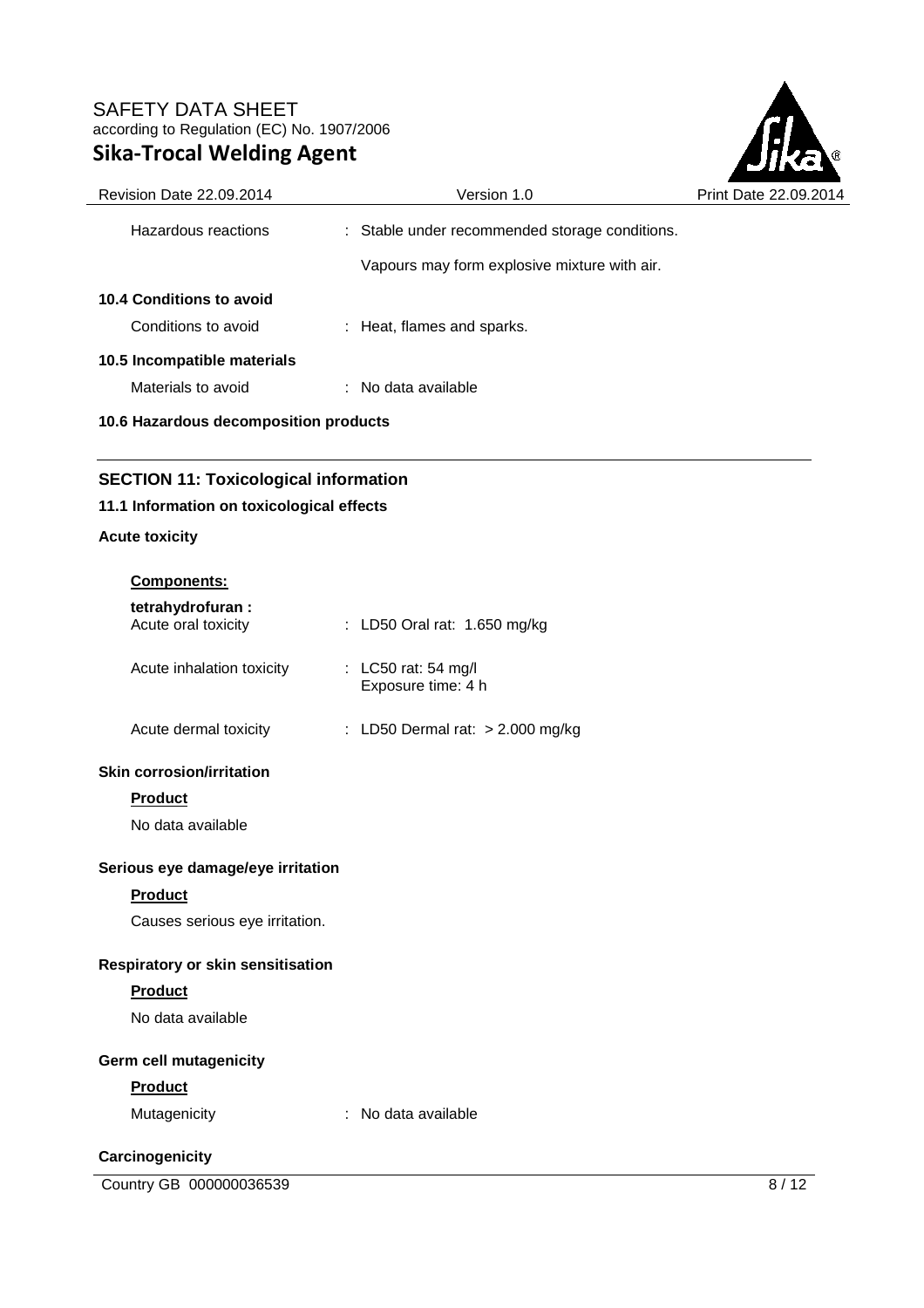

| Revision Date 22.09.2014                         | Version 1.0                    | Print Date 22.09.20 |
|--------------------------------------------------|--------------------------------|---------------------|
| <b>Product</b>                                   |                                |                     |
| Carcinogenicity                                  | : Suspected of causing cancer. |                     |
| <b>Reproductive Toxicity/Fertility</b>           |                                |                     |
| Reproductive toxicity                            | : No data available            |                     |
| No data available                                |                                |                     |
| Reproductive Toxicity/Development/Teratogenicity |                                |                     |
| Teratogenicity                                   | : No data available            |                     |
| No data available                                |                                |                     |
| <b>STOT - single exposure</b>                    |                                |                     |
| No data available                                |                                |                     |
| <b>STOT - repeated exposure</b>                  |                                |                     |
| No data available                                |                                |                     |
| <b>Aspiration toxicity</b>                       |                                |                     |
| No data available                                |                                |                     |
|                                                  |                                |                     |

## **SECTION 12: Ecological information**

#### **12.1 Toxicity**

No data available

#### **12.2 Persistence and degradability**

No data available

### **12.3 Bioaccumulative potential**

No data available

#### **12.4 Mobility in soil**

No data available

### **12.5 Results of PBT and vPvB assessment**

## **Product:**

Assessment : This substance/mixture contains no components considered to be either persistent, bioaccumulative and toxic (PBT), or very persistent and very bioaccumulative (vPvB) at levels of 0.1% or higher.

#### **12.6 Other adverse effects**

No data available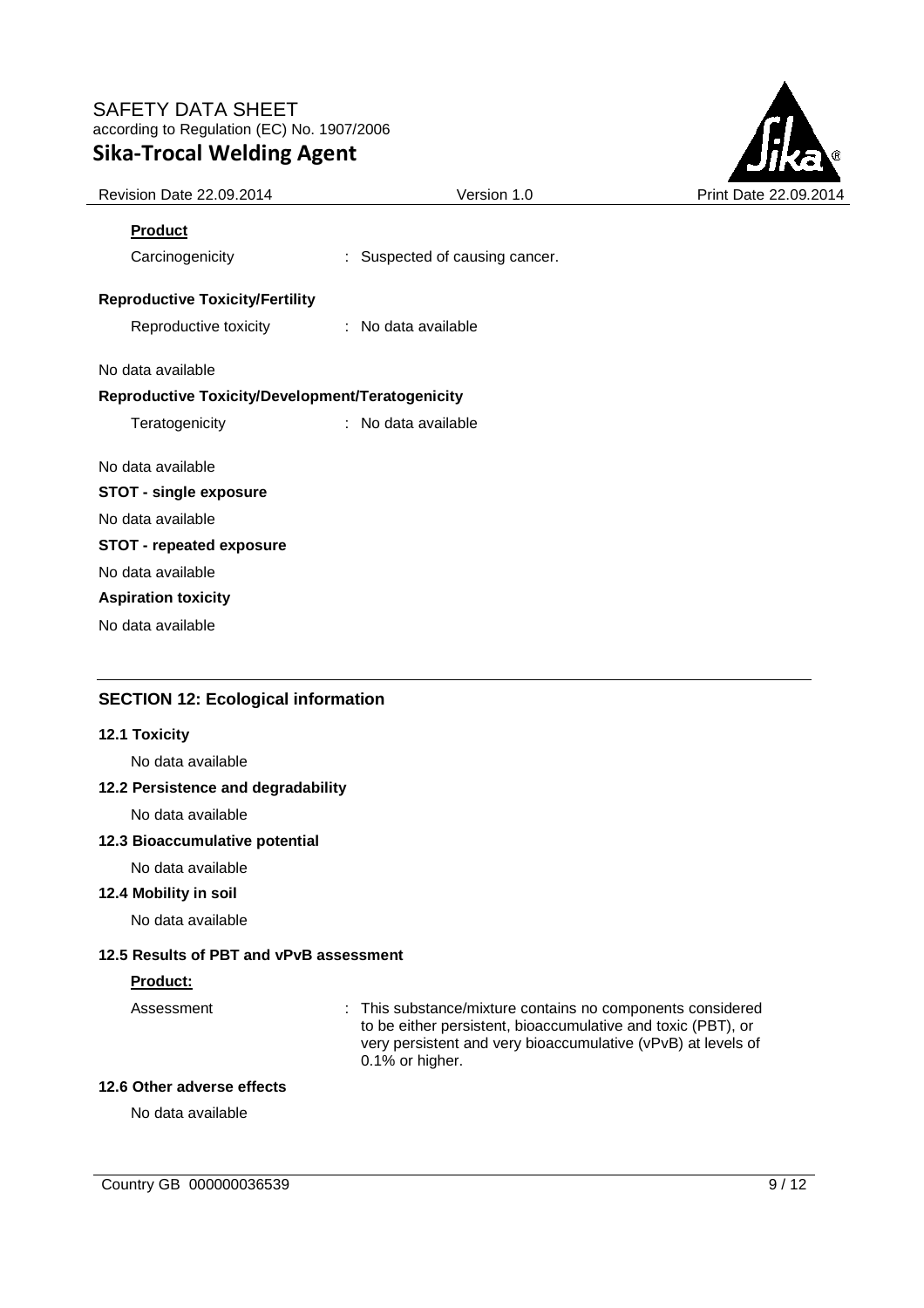

**13.1 Waste treatment methods** 

# **SECTION 13: Disposal considerations**

| Product                  | : The generation of waste should be avoided or minimized<br>wherever possible.<br>Empty containers or liners may retain some product residues.<br>This material and its container must be disposed of in a safe<br>way.<br>Dispose of surplus and non-recyclable products via a licensed<br>waste disposal contractor.<br>Disposal of this product, solutions and any by-products should<br>at all times comply with the requirements of environmental<br>protection and waste disposal legislation and any regional<br>local authority requirements.<br>Avoid dispersal of spilled material and runoff and contact with<br>soil, waterways, drains and sewers. |  |
|--------------------------|-----------------------------------------------------------------------------------------------------------------------------------------------------------------------------------------------------------------------------------------------------------------------------------------------------------------------------------------------------------------------------------------------------------------------------------------------------------------------------------------------------------------------------------------------------------------------------------------------------------------------------------------------------------------|--|
| European Waste Catalogue | $\sim$ 07 07 04* other organic solvents, washing liquids and mother<br>liquors                                                                                                                                                                                                                                                                                                                                                                                                                                                                                                                                                                                  |  |
| Contaminated packaging   | $\therefore$ 15 01 10* packaging containing residues of or contaminated<br>by dangerous substances                                                                                                                                                                                                                                                                                                                                                                                                                                                                                                                                                              |  |

# **SECTION 14: Transport information**

| <b>ADR</b><br>14.1 UN number<br>14.2 Description of the goods<br>14.3 Class<br>14.4 Packing group<br><b>Classification Code</b><br>Labels<br>Tunnel restriction code<br>14.5 Environmentally hazard-<br>ous |                      | : 2056<br>: TETRAHYDROFURAN<br>3<br>: II<br>: F1<br>$\therefore$ 3<br>(D/E)<br>no |
|-------------------------------------------------------------------------------------------------------------------------------------------------------------------------------------------------------------|----------------------|-----------------------------------------------------------------------------------|
| IATA<br>14.1 UN number<br>14.2 Description of the goods<br>14.3 Class<br>14.4 Packing group<br>Labels<br>14.5 Environmentally hazard-<br>ous                                                                | $\ddot{\phantom{a}}$ | : 2056<br>Tetrahydrofuran<br>: 3<br>: II<br>: 3<br>no                             |
| <b>IMDG</b><br>14.1 UN number<br>14.2 Description of the goods<br>14.3 Class                                                                                                                                |                      | : 2056<br>: TETRAHYDROFURAN<br>3                                                  |

Country GB 000000036539 10 / 12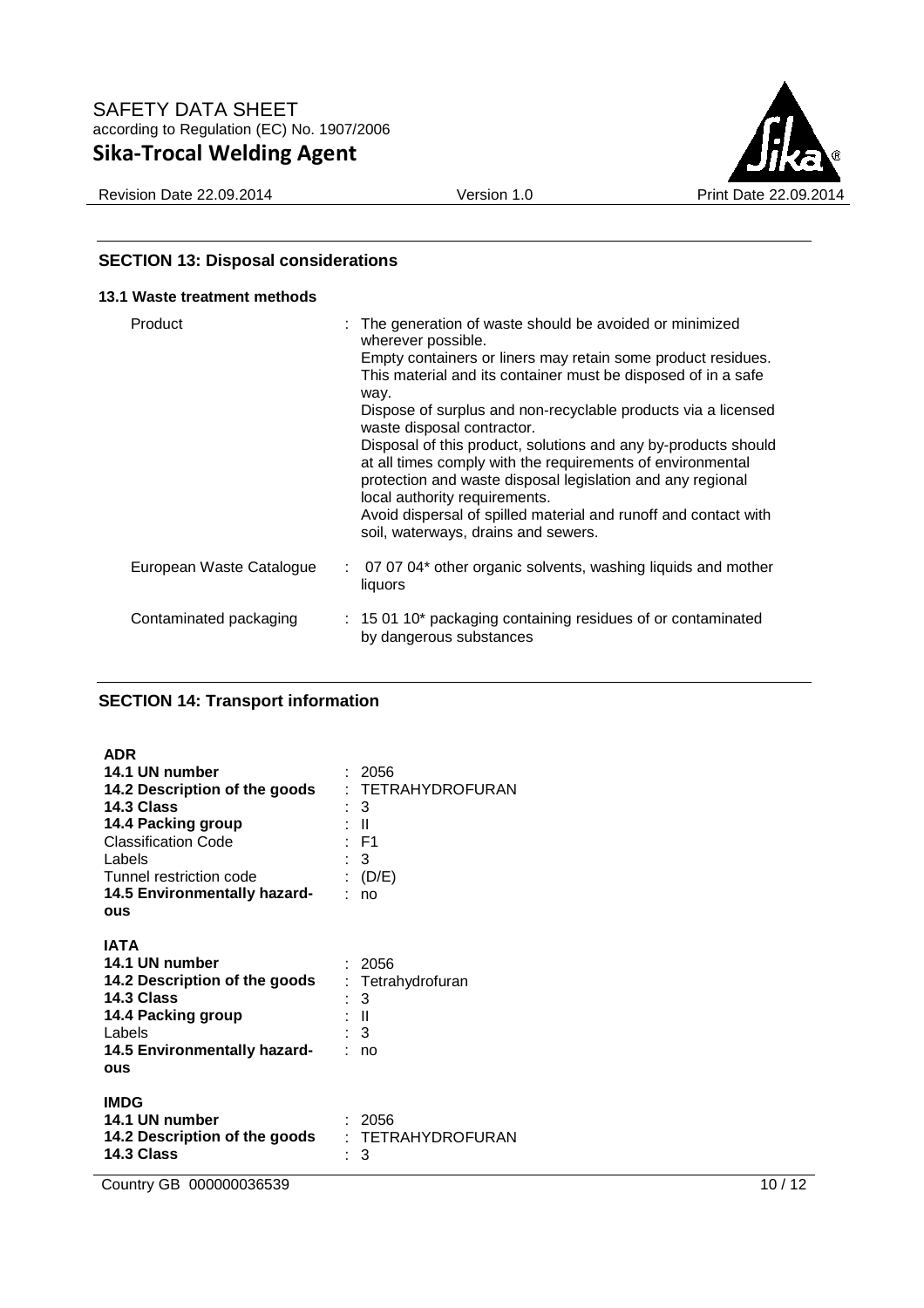

#### Revision Date 22.09.2014 Version 1.0 Print Date 22.09.2014

| 14.4 Packing group    | : II      |
|-----------------------|-----------|
| Labels                | : 3       |
| EmS Number 1          | $\pm$ F-E |
| EmS Number 2          | ∴ S-D     |
| 14.5 Marine pollutant | no        |

**14.6 Special precautions for user**

No data available

**14.7 Transport in bulk according to Annex II of MARPOL 73/78 and the IBC Code** not applicable

## **SECTION 15: Regulatory information**

# **15.1 Safety, health and environmental regulations/legislation specific for the substance or mixture Labelling according to EC Directives (67/548/EEC)**

| Hazard pictograms |         |                                                                     |                                                                                                                                                                                                                             |
|-------------------|---------|---------------------------------------------------------------------|-----------------------------------------------------------------------------------------------------------------------------------------------------------------------------------------------------------------------------|
|                   |         |                                                                     |                                                                                                                                                                                                                             |
| Highly flammable  | Harmful |                                                                     |                                                                                                                                                                                                                             |
| R-phrase(s)       |         | : R11<br>R <sub>19</sub><br>R40<br>R36/37<br>R <sub>22</sub><br>R67 | Highly flammable.<br>May form explosive peroxides.<br>Limited evidence of a carcinogenic effect.<br>Irritating to eyes and respiratory system.<br>Harmful if swallowed.<br>Vapours may cause drowsiness and dizzi-<br>ness. |
| S-phrase(s)       |         | $:$ S13                                                             | Keep away from food, drink and animal<br>feedingstuffs.                                                                                                                                                                     |
|                   |         | S <sub>16</sub>                                                     | Keep away from sources of ignition - No<br>smoking.                                                                                                                                                                         |
|                   |         | S <sub>29</sub>                                                     | Do not empty into drains.                                                                                                                                                                                                   |
|                   |         | S33                                                                 | Take precautionary measures against stat-<br>ic discharges.                                                                                                                                                                 |
|                   |         | S36                                                                 | Wear suitable protective clothing.                                                                                                                                                                                          |
|                   |         | S37                                                                 | Wear suitable gloves.                                                                                                                                                                                                       |
|                   |         | S46                                                                 | If swallowed, seek medical advice immedi-<br>ately and show this container or label.                                                                                                                                        |

Hazardous components which must be listed on the label:<br>• 203-726-8 tetrahydrofuran

tetrahydrofuran

### **Prohibition/Restriction**

REACH - Restrictions on the manufacture, placing on the market and use of certain dangerous substances, preparations and articles (Annex XVII)

: not applicable